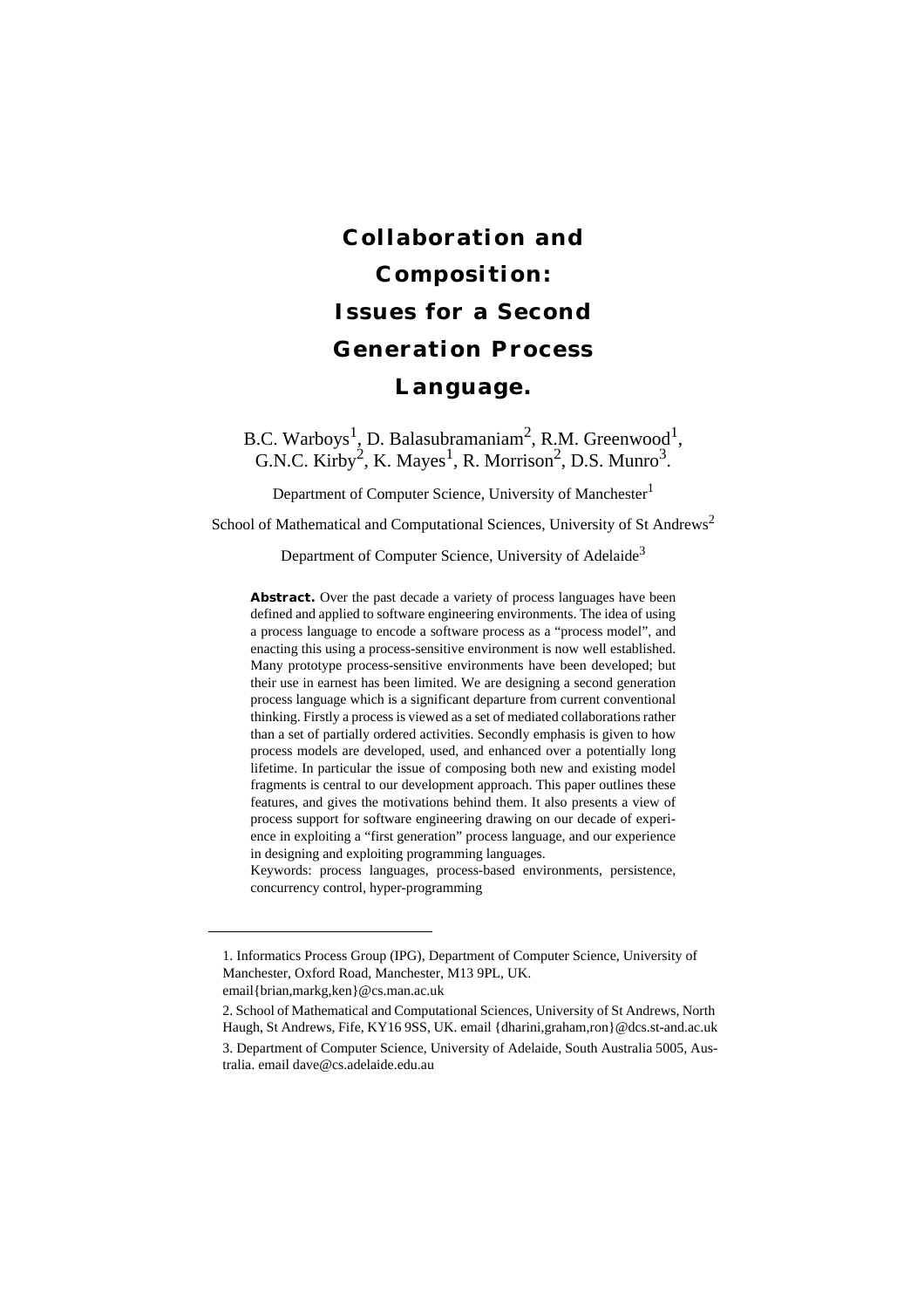# **1 Introduction**

There is a long association between process languages and efforts to provide computer support for software engineering. Initially there was considerable work which concentrated on providing integrated project support environments to support users working together. The emphasis was mostly on tool integration; ensuring that the design tools, compilers, debuggers etc. could work together. It became apparent that support environments could make a greater contribution if they had knowledge of the process in which their users were involved. This led to further research on process-based environments [[1,5,7\]](#page-14-0). The recognition that software processes can themselves be described as software is attributed to Osterweil [[19\],](#page-15-0) and has led to the development of process programming as part of software engineering, and ongoing research into process-centred environments.

More recently the interest in understanding and designing business processes, in particular the vogue for business process re-engineering, has led to an expansion of interest in process languages outside the software area. In general these have been simple languages specialised for an application area. For example, many forms-based workflow systems have a language based on the notion of passing an electronic document around an organization [\[14\].](#page-14-0) The concentration has been on high-volume processes where standards are key to operational efficiency, e.g. car loan credit checking.

Over the past decade the Informatics Process Group (IPG) at Manchester has developed a number of process models using the first-generation language of ICL's Process-Wise Integrator (PWI) [[20,24\]](#page-15-0) and more recently ProcessWeb [[9,](#page-14-0)[29\]](#page-15-0) which combines PWI with a Web interface. We believe that our experience has been typical. First-generation languages, and the systems which evaluate them to provide process systems, are technically feasible and promising [\[7\]](#page-14-0). However the costs of developing process models are too high. Too great a knowledge of the language implementation is needed to develop effective models, and the code, when completed, tends to give a somewhat obscure representation of the process flow. This is partly because many first-generation languages have adopted specific implementations, particularly with respect to modelling collaboration, which have restricted their range of applicability.

Research in the Persistent Programming Research Group (PPRG) at St Andrews has tackled the problems of constructing and maintaining large, long-lived application systems, including software development environments [[16,18\]](#page-15-0). Many of these problems are closely related to process language issues and therefore the techniques developed can be refined and incorporated in a process language. The two techniques discussed in this paper are Communicating Actions Control System (CACS) [\[22\]](#page-15-0) and hyper-programming [[13,](#page-14-0)[17\]](#page-15-0). CACS addresses the problem of providing flexible concurrency control mechanisms to support collaborative working. Hyper-programming provides a novel approach to developing long-lived systems through allowing new code to be not just text but both text and explicit links to existing code and data.

Together the IPG and PPRG are now developing a second-generation language based on a synthesis of our joint experiences [\[26\]](#page-15-0). We see process models as fulfilling a key role in modern computer systems; that of relating the business processes and the IT systems which support them [\[27\]](#page-15-0). Understanding this relationship is growing in im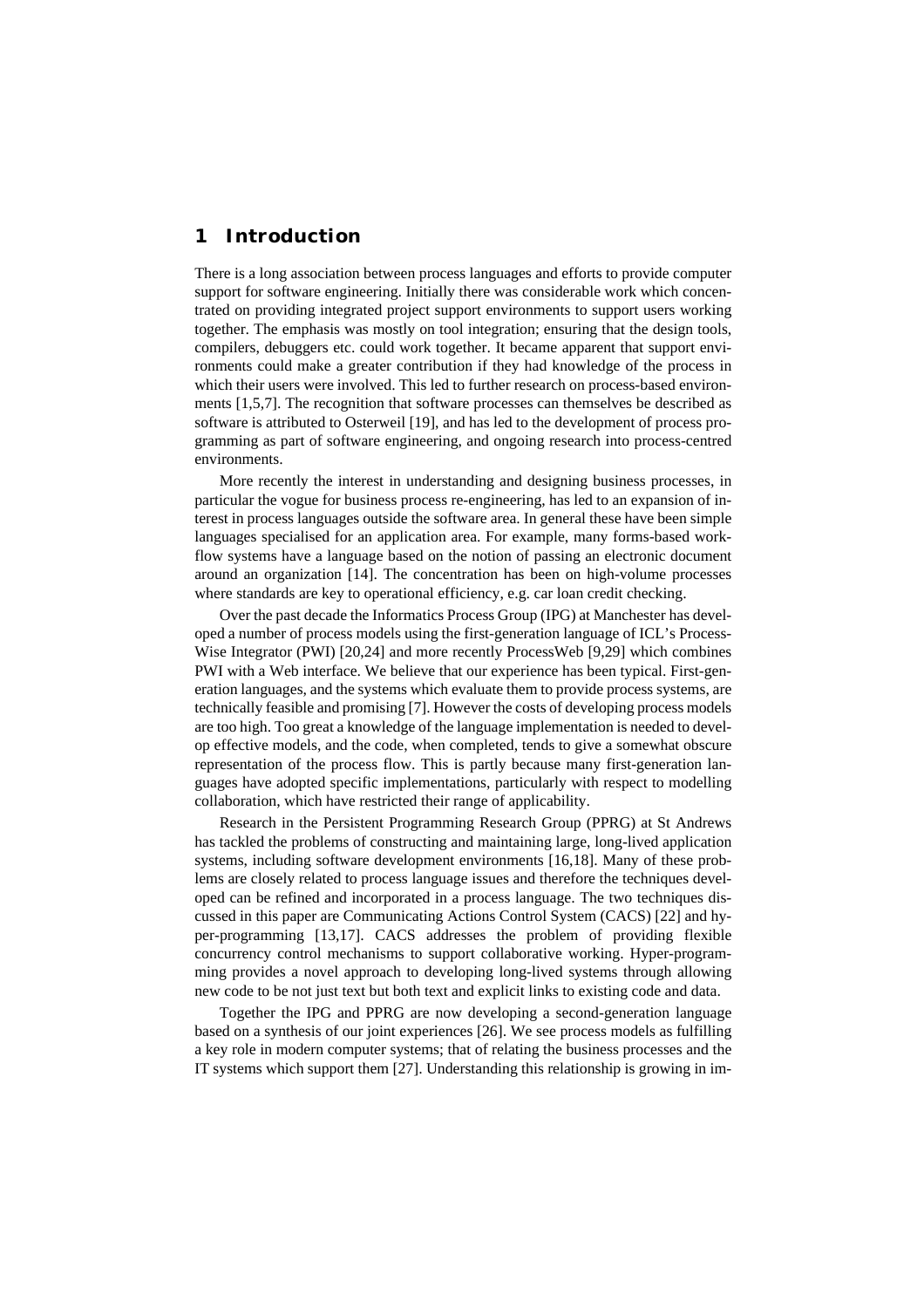portance as systems are increasingly knitted together from existing components, and must have the flexibility to adapt in response to business changes. Automation involves introducing new IT systems into existing systems and changing the business processes to exploit them. This has led us to place emphasis on how our second generation language represents collaboration, and how models can be developed by composing components.

In designing a process language we are addressing the problems which we have experienced with first generation languages. We also have a view of the kind of process system which we want to express in our new language which derives from our work on process modelling methods.

# **2 Motivation - A Process System**

A number of process systems which execute programs in process languages have been developed. These systems have been strongly influenced by factors such as tool invocation, visualisation, and meta-processes which do not figure so highly in traditional program language design. There are a number of contributing factors:

- The contribution of people is part of the process. A process system can support the people involved by ensuring that the right information is in the right place, at the right time. However, people are biddable rather than controllable by the process system. For example, if input is requested there is no control over how long a user will take to respond.
- Processes can last for a long time. Software projects may last for weeks, months or even years. To support such processes, process systems must themselves last just as long.
- Process models are developed over a period of time. Early parts of a software development project often involve investigating alternatives and making decisions about the future course of the project. To support this a process model cannot be fully defined when its enactment starts. A process system must support the incremental development of models and provide facilities which bind new and existing model fragments.

The general scheme adopted by most process languages is to model the process as a production system. The software product is the output of the software development process. This process is usually described in terms of a set of partially ordered tasks (activities) with output to input connections between them. This leads to a factory view where there is a "master process program" which provides the instructions to keep everything running efficiently; the emphasis is on design for efficiency.

Our preference, based on experience in modelling processes both inside and outside the software domain, is to view the process system as a service system. The purpose of the process system is to provide effective assistance to its users. Software development requires the collaboration of many people over a period of time. A process system can provide information to people, ensure that they do not mistakenly work on incorrect, or incomplete, data, and it can carry out some routine, mundane activities on behalf of its users. From a systems theory perspective, the process system is a serving system which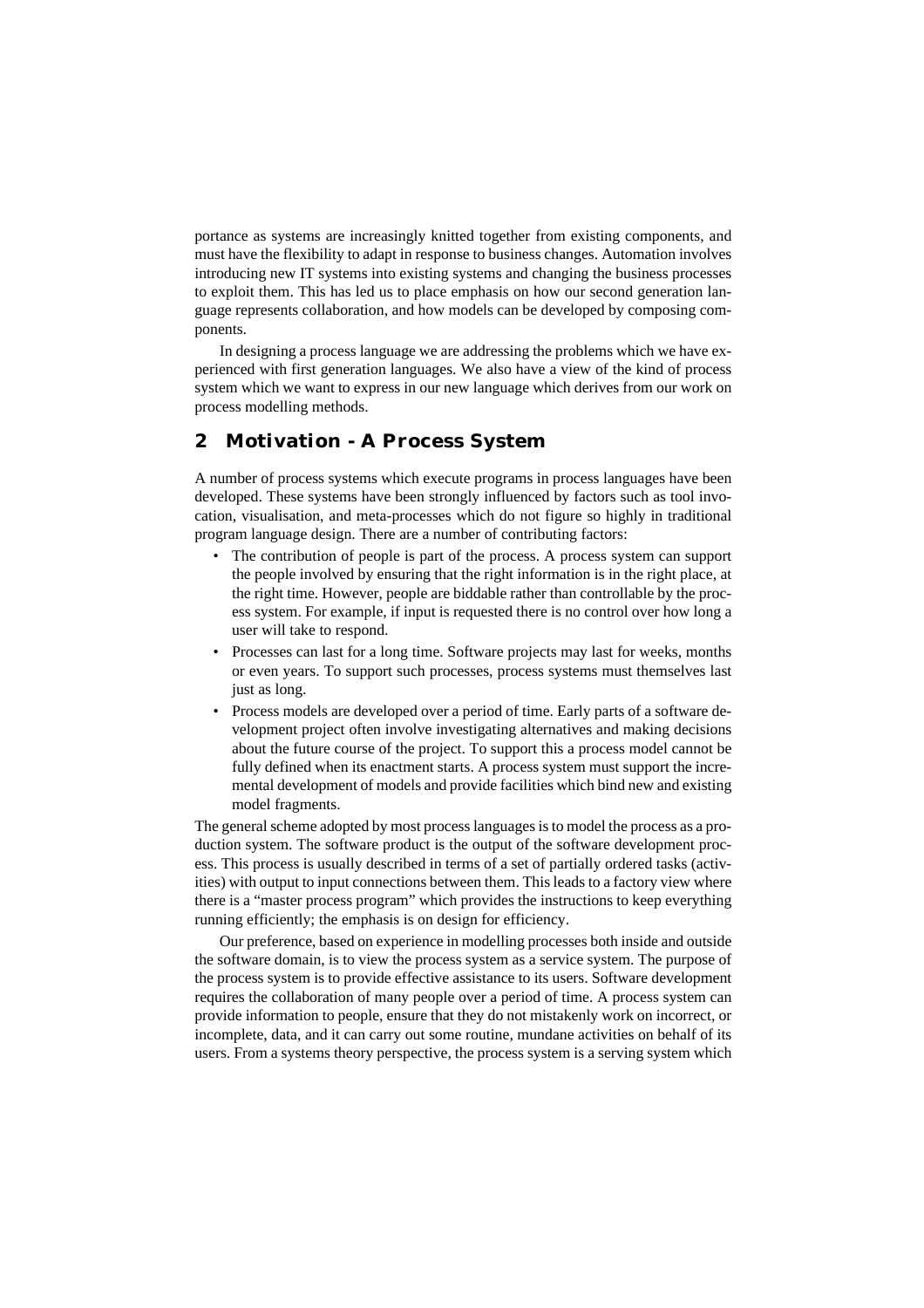supports its users, a served system [\[3\].](#page-14-0) To be viable a process system must continue to support the changing requirements of its users; design for evolution is a key theme [\[25\]](#page-15-0). This implies a need to separate existing models into fragments which can be composed in new ways to address future requirements.

For a process system to support the collaboration requirements of its users, its process language must be able to express a rich range of collaborations. A process language needs to provide high-level concepts which offer flexibility in modelling and enable effective and efficient support systems to be developed.

# **3 Collaboration**

Our experience, from prototype systems, industrial case studies, and developing a process modelling method, is that a focus on collaboration is an effective way of modelling processes [\[8,12](#page-14-0)[,27](#page-15-0)]. Unfortunately whilst many first-generation languages offer good abstractions for activity, they offer only low-level communication mechanisms, without any real abstractions, with which to realistically model coordination [10][.](#page-14-0)

In PWI's Process Management Language (PML) this collaboration is modelled in terms of explicit message passing using typed buffers called *interactions* [[2,11\]](#page-14-0). Our second generation approach is to adopt a more abstract general view of collaboration as mediated access to shared data. The specific implementation of message passing in PWI's PML interactions can then be defined using this more abstract view. However many other forms of collaboration can also be defined.

#### **3.1 A Small Example**

Consider the case of a sub-process where there is one software engineer who writes or updates a module, and another who must check it. One implementation of this involves a "module writing" activity which results in a revised module delivered to a "module checking" activity. This latter activity either outputs a "checked module" for input to the next sub-process or delivers the module and comments back to "module writing". This implementation means that the module checker cannot start until the module writer has finished writing, and once the writer has submitted the module for checking, further module writing must wait until the checker finishes. In many cases, however, this is not how work progresses in reality: the module writer may deliver a draft version for checking and continue writing; a checker's comments may include updates to the module. What matters is that the two people involved have an agreed protocol for manipulating the module, and deciding when their tasks are complete.

Figure 1 provides a sketch of this small example. The overlap between "module writing" and "module checking" shows that these components collaborate. A collaboration, which is in essence shared behaviour, is defined by identifying the shared data involved and the rules for accessing it. Our approach to defining these sharing rules is outlined in the next section. A key part of this is the separation of the collaboration protocol from the details of a specific process. In this example there is a "writing-checking" collaboration protocol which is independent of the organizational rules on how modules should be written, and how they should be checked. We may want to reuse this protocol in the context of writing and checking design documents, test plans, user manuals etc.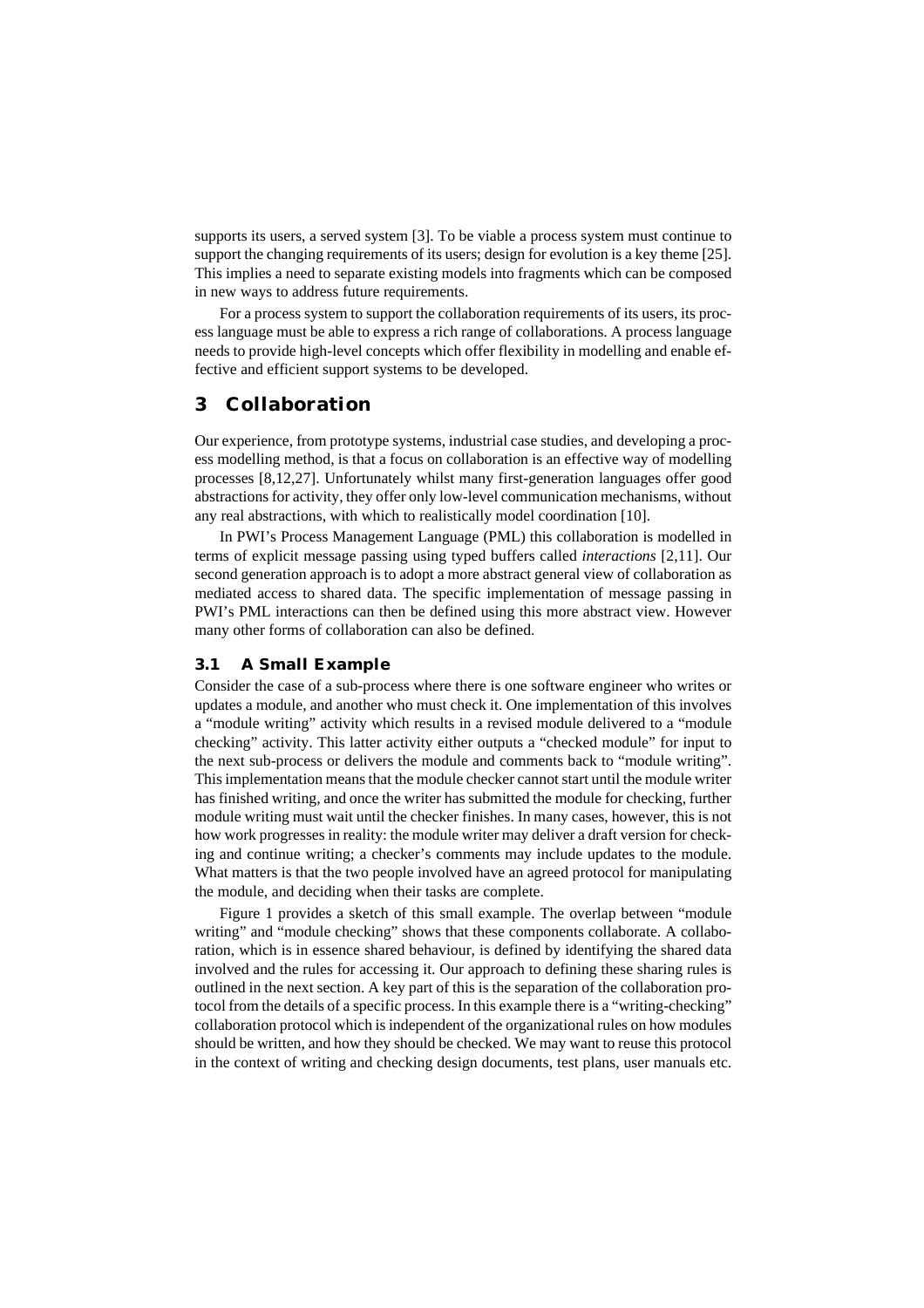

**Figure 1** A small process showing the collaboration between two components

Similarly, we may want to change the details of how a module is checked without making changes to the collaboration protocol. This separation is one example of the kind of structuring which needs to be applied to process models in order to maintain their clarity.

We have written a series of related writer-checker processes in PWI's PML [[2,11\]](#page-14-0), Java, and Little-JIL [[21](#page-15-0),[28\]](#page-15-0). In these implementations, the collaboration protocol was a significant proportion of the effort, and it became closely interwoven with the rest of the process. This restricted our ability to reuse fragments between related processes; our library of re-usable process components just did not grow as we had envisaged.

## **3.2 Communicating Actions Control System (CACS)**

Communicating Actions Control System (CACS) is an abstract operational model designed to allow the specification of coherency protocols for accessing shared data [\[22\]](#page-15-0). The CACS model consists of actions (computations) that access objects (shared data).

A particular coherency protocol, for example atomic (ACID) transactions, is defined by a set of *significant events* and a set of *rules*. The significant events specify the operations on shared data that need to be coordinated by the protocol. The rules specify the details of this coordination. For example, consider the atomic transaction protocol:

- The significant events are: *begin*, *commit*, *abort*, *read* and *write*.
- The rules give an operational specification of how the ACID transaction properties are to be enforced.

As it runs, each action generates a sequence of significant events, which are handled by the CACS *controller*, according to the rules. Each rule specifies what the controller should do in response to a particular significant event. In addition to performing arbitrary computation, the controller may suspend and resume actions, and generate additional, synthetic events that are added to the incoming event stream.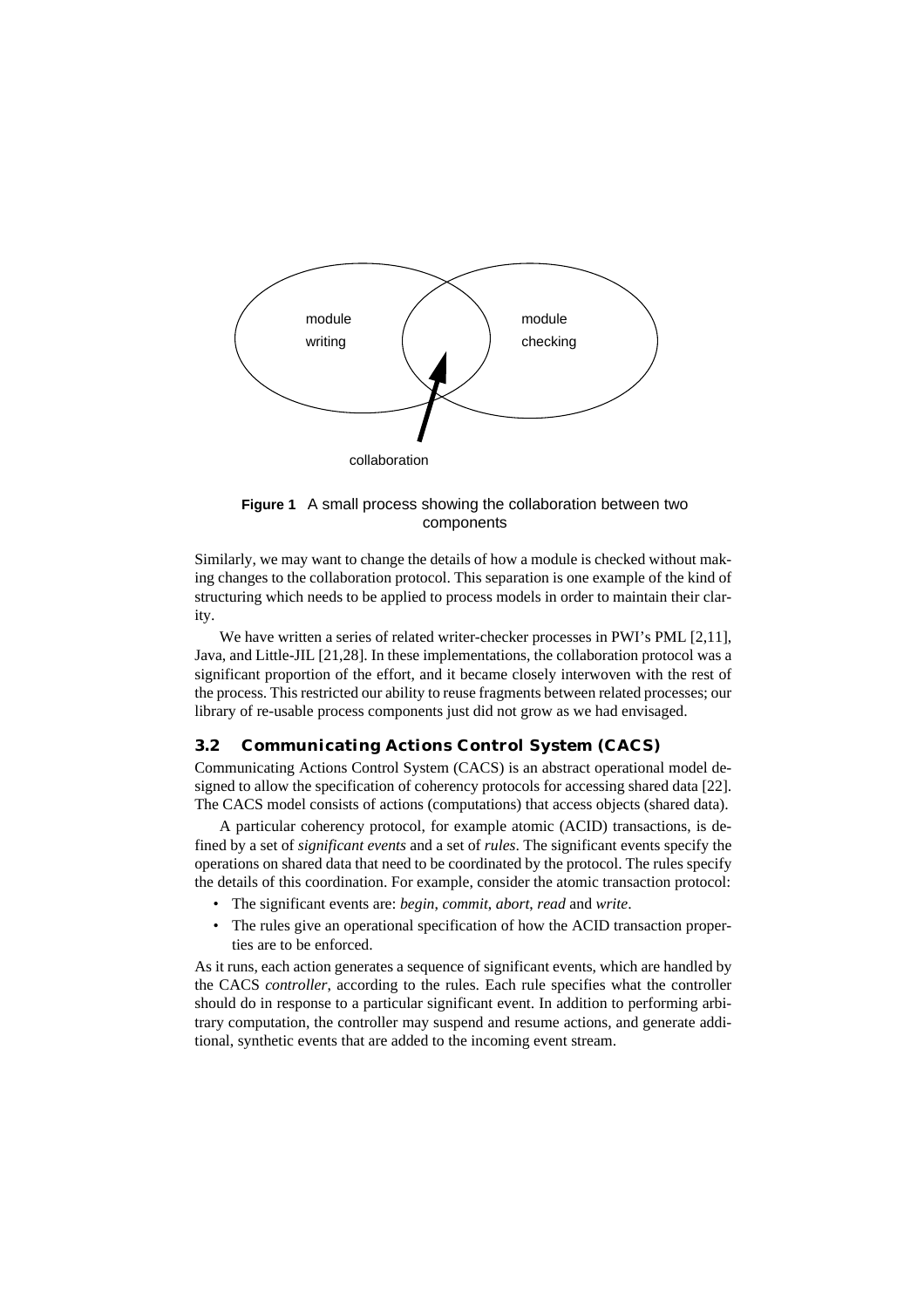```
let writerule[write,%id,%v] =
    if there is an unread write of shared data item %v
   then suspend %id on write %v
   else
   begin
        update %v
        if there is a read %id2 suspended on write %v
        do unsuspend %id2
   end
```
**Figure 2** Example CACS Rule - write is the CACS event, %id the CACS action identifier and %v is the shared data item manipulated

This architecture gives considerable flexibility both in defining new coherency protocols, and in varying the policy implementing a particular protocol. For example, both optimistic and pessimistic flavours of atomic transactions could be defined in a similar way. The significant events would be the same in each case, but the bodies of the rules would vary. For an optimistic scheme the controller would allow actions to read and write shared data without restriction, recording which data objects had been accessed. On a *commit* event, the controller would test for conflict with other transactions, and generate an *abort* event for each conflicting transaction. For pessimistic transactions the controller would suspend an action on the first attempted conflicting access to shared data.

In general it is not possible for the CACS system to deduce automatically the points in an action at which significant events are generated. The source program must thus be annotated to indicate these. In some special cases, however, this may be done automatically. For example with atomic transactions the system may deduce where *read* and *write* events occur, but not *begin*, *commit* or *abort*.

CACS specifications, in terms of events and rules, can be written for a wide variety of coherency protocols. These include traditional schemes such as atomic transactions and monitors, and more complex application-specific schemes. The programming involved in the correct implementation of these schemes can be defined and placed in a library for reuse. The writer of a CACS action, a process computation in our case, thus does not have to write CACS specifications in cases where standard coherency protocols are sufficient, but has the flexibility to define new schemes if required. For example, it is possible to implement CACS rules to give the particular message-passing semantics which are currently offered by interactions in PWI's PML.

In the writer-checker example, one useful coherency protocol is that offered by a single element buffer. A data item must be written before it is read. Once written, the "buffer" is full and the item must be read before it can be written again. In CACS terms, a read event may suspend because it must wait for the corresponding write event, and a write event may suspend until the value from the previous write has been read. There would be two CACS rules, one handling read events and one handling write events. Figure 2 illustrates pseudo-code for the write rule.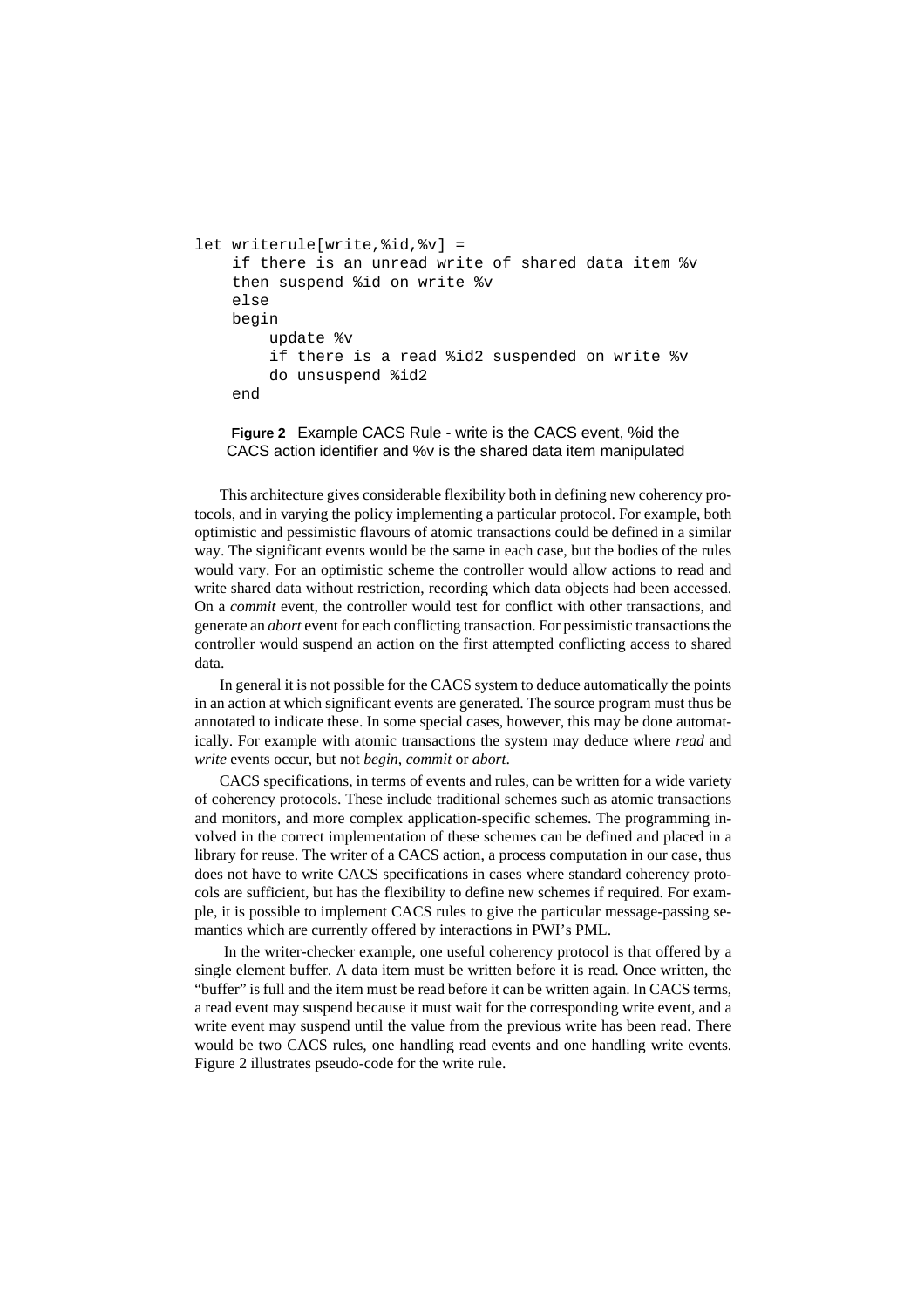```
Checker
shared data - checksd, cuisd
let chModule := nullModule
let chComments := nullComments
while checkernotfinished() do
begin
   chModule := checksd.module
            ! CACS event -[read,my_aid,checksd.module]
    cuisd.module := chModule
            ! CACS event -[write,my_aid,cuisd.module]
    chComments := cuisd.comnts
            ! CACS event -[read,my_aid,cuisd.comnts]
    checksd.comnts := chComments
            ! CACS event -[write,my_aid,checksd.comnts]
end
```
### **Figure 3** Example code for Checker (including annotations identifying CACS events)

One of the benefits of the CACS approach is that it does not restrict the number of computations which access a specific shared data area. This means that collaborations involving more than two parties can be modelled more naturally than with a message passing style. This was a particularly unpleasant problem to implement using the message-passing semantics of PWI's PML interactions.

An example checker is given in Figure 3, corresponding to the checker action shown in [Figure 4.](#page-7-0) As the shared data is explicitly identified, we can anticipate that the compiler will be able to generate the CACS events, here shown in comments. The shared data, *checksd*, is shared between checker and writer. It contains two fields, *module* and *comnts*. This checker simply loops through four steps. The first step is to read the module from the shared data, *checksd*, and assign it to checker's local variable, *chModule*. It is at this point that checker will suspend if the module is not available. The second step makes the module available to the checker user, and the third step reads the comments from the user when they are available. The fourth step is to write those comments to the shared data, *checksd*, and so make them available to the writer. The function *checkernotfinished* returns a boolean value which is **true** when the process is complete. If there is only one checker this is simply when the comments indicate the module is acceptable, but with multiple checkers this can be more complicated.

## **3.3 User and Tool Interaction as Collaboration**

Figure 3 is code which will be executed by the process system to support the user responsible for the checking. It makes the module available to this user by writing to a shared data area. [Figure 4](#page-7-0) depicts an overview of the module example showing the two users. Over time the boundary between what is done by the system and what is done by the users may change. For example, if checking only involved ensuring that the module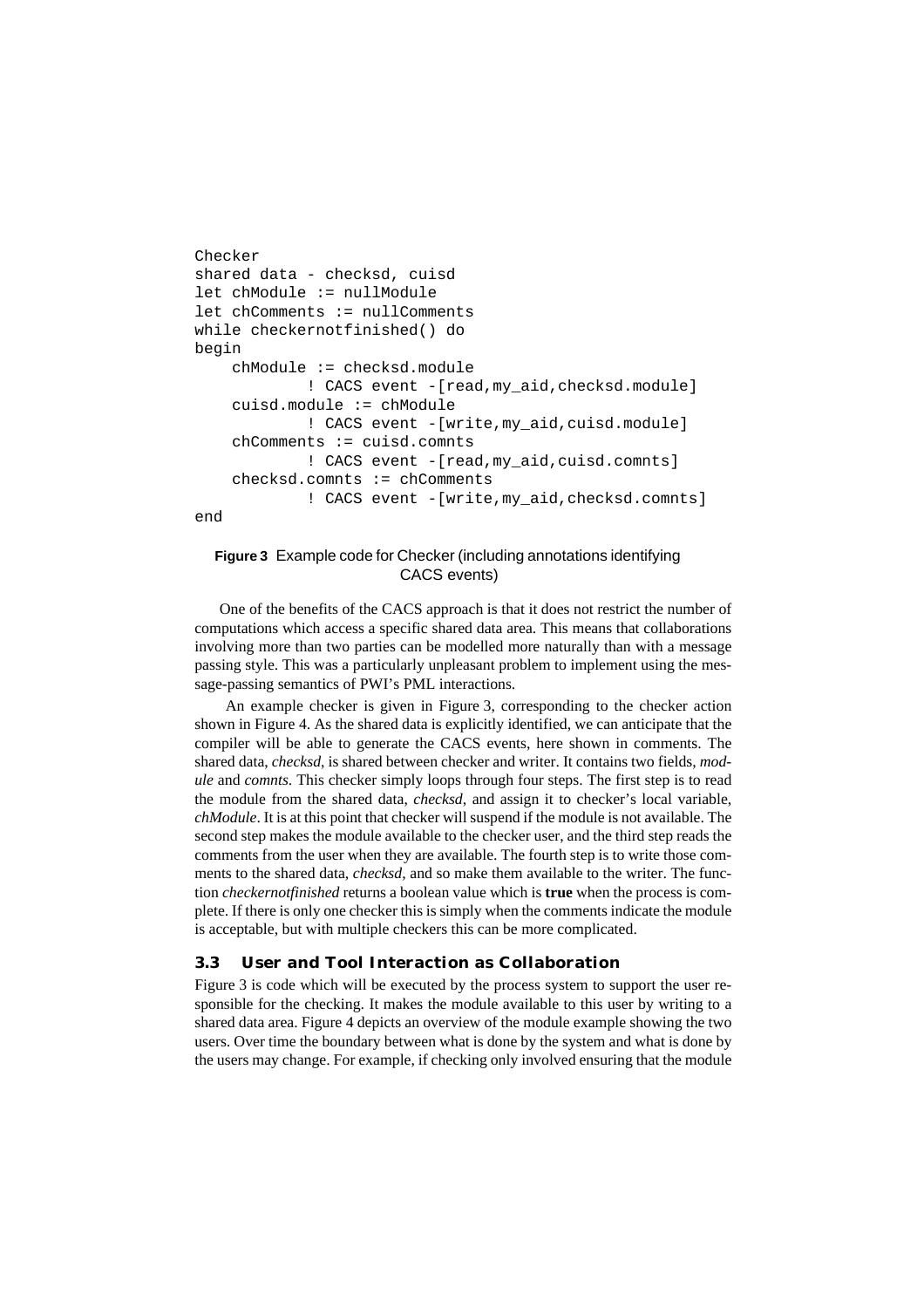<span id="page-7-0"></span>

**Figure 4** User Interaction as Collaboration

compiled and conformed to coding standards, then the organization might decide to invest in tools to automate this. In our process language we want to be able to model such automation. This gives us a requirement that collaboration with the external world, both users and external tools, should be handled in the same way as collaboration within the process system. This is represented as the manipulation of data shared between a computation within the process system and an "external computation" carried out by a user or another software tool.

A process model in our system is represented by a persistent, strongly typed collection of data and programs held within the system, interacting with other software and users outside the system. The hyper-program, to be described in the next section, is a representation which provides a single consistent description format for everything within the system. Input/output then involves a translation between the strongly typed internal form and other external forms. For interaction with a user these external forms might be X-Windows events or HTTP streams; for interaction with other tools they might be raw bytes, database relations etc.

A particular sequence of Input/Output can itself be viewed as a collaboration between the outside world and an action within the process model that implements the required translation. CACS rules can thus be used to coordinate the Input/Output. Again, a library of pre-defined rule sets for standard Input/Output patterns can be provided.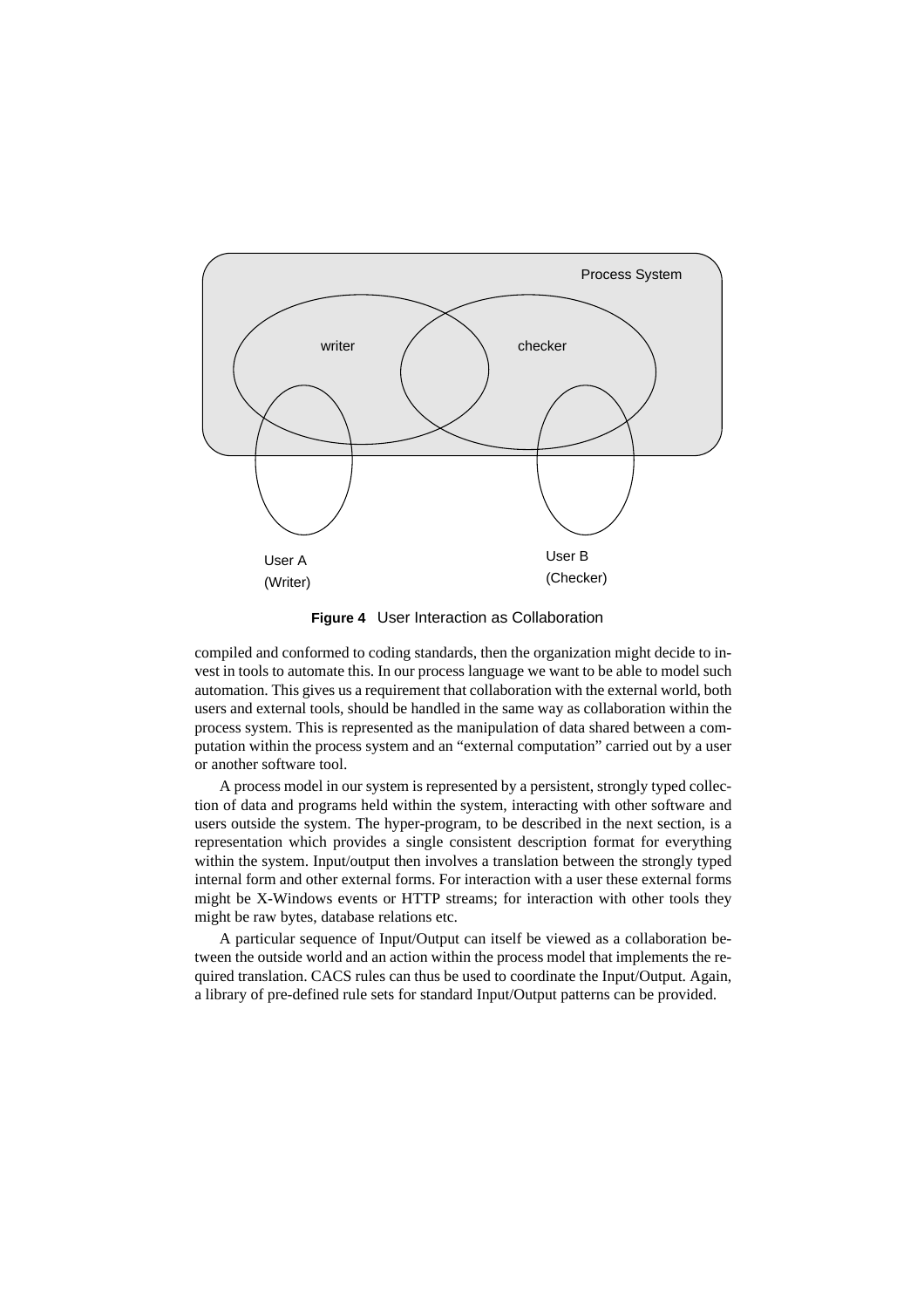

**Figure 5** Automation through moving the process system boundary

# **4 Composition**

A significant motive for our focus on collaboration was the kind of process systems which our experience tells us it is desirable to build. Similarly, the way we build such systems is a significant motive for our composition focus. In this context there is a need to address not only the issue of how components are composed, but also the facilities to decompose assemblies of components and re-compose them in new ways.

Our view is that a model developer should be thinking about composing fragments, rather than writing a model from scratch. This gives a close mapping between the way that a model is understood as a set of mediated collaborations, and the way that it is developed. One motivation for this is to encourage re-use of existing model fragments as a standard part of model development. A second motivation stems from the potential longevity of our process models.

Figure 5 depicts the automation of the checking in our example through replacing "User B" with a computation within our process system. If the "automated checking tool" uses the same shared data and protocol as "User B" there is no need for any changes to "checker". If we had replaced "User B" with an external tool, the diagram would have been the same [as Figure](#page-7-0) 4 with "User B" re-labelled "external checking tool". Again our focus would have been on the collaboration between this tool and "checker".

The examples in [Figure 4](#page-7-0) and Figure 5 show a close relationship between modelling based around collaboration and a modelling method in which composition plays a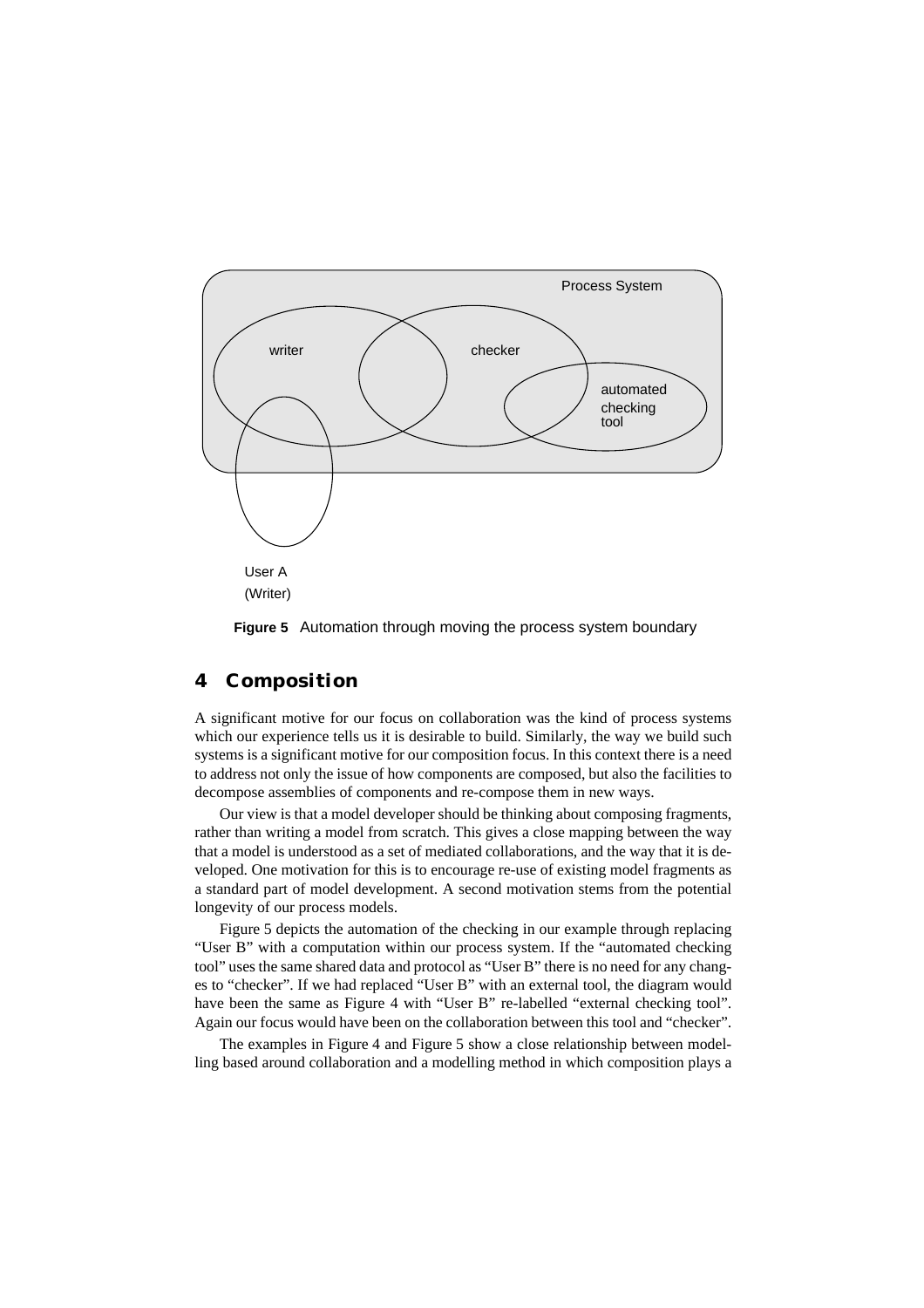strong role. The intuition from the figures is that in both cases "writer" and "checker" will be composed in the same way. A typical concrete approach to sharing such as interactions, also defines, by implication, a composition approach. Our abstract sharing model does not. We need to have composition facilities to enable us to construct specific sharing implementations in the language.

In the context of our small example, there are many possible enhancements to a model which supports a single writer and single checker. In some situations it may be better to have two checkers who must both agree that the module is acceptable. This could be made visible to the writer, or it could be hidden so that the writer collaborates with one, two, or more checkers in exactly the same fashion. With more than two checkers there might be some kind of voting algorithm to determine if the module was acceptable. Writing and checking might form part of a larger quality control process, such as Fagan inspections. Our goal in using CACS is to allow the programmer to carry out these kinds of adaptations as easily as possible.

### **4.1 Hyper-Programming for Model Development**

The technique which we adopt is to base our model development on hyper-programming [[13,](#page-14-0)[17\]](#page-15-0). Traditionally, a program which accesses another potentially shared object during its execution, contains a textual description of how to locate the object. This description is subsequently resolved, commonly during linking for code objects and during execution for data objects. This resolution is necessary because programs are constructed and stored in some long-term storage facility, such as a file system, which is separate from the run-time environment which disappears at the end of each program's execution. By contrast in a persistent programming system, programs may be constructed and stored in the same environment as that in which they will subsequently be executed. This means that objects accessed by a program may already exist when the program is composed. Direct links to the objects can be included in the program rather than textual descriptions of the access paths by which they can be located at execution time. A program containing both text and links to objects is a hyper-program.

There are a number of benefits of hyper-programming [[13\].](#page-14-0)

- early checking access path checking and type checking for linked components can be performed during program construction,
- associations between executable programs and their source programs can be maintained automatically,
- source representations of all programs, including those that may, due to the context in which they were defined, contain references to other existing data - it is difficult to fully describe such programs with a purely textual notation.

These benefits are all relevant in our context of a process language and system which supports model development through composition and incremental evolution. The ability to include explicit links to existing objects closely matches development through composition. Part of a modeller's task is to describe how existing fragments (objects) should be assembled to produce the new model required. The ability to relate executable and source descriptions means that process model instances and their source descriptions can be related over their lifetime rather than just at instantiation time. The ability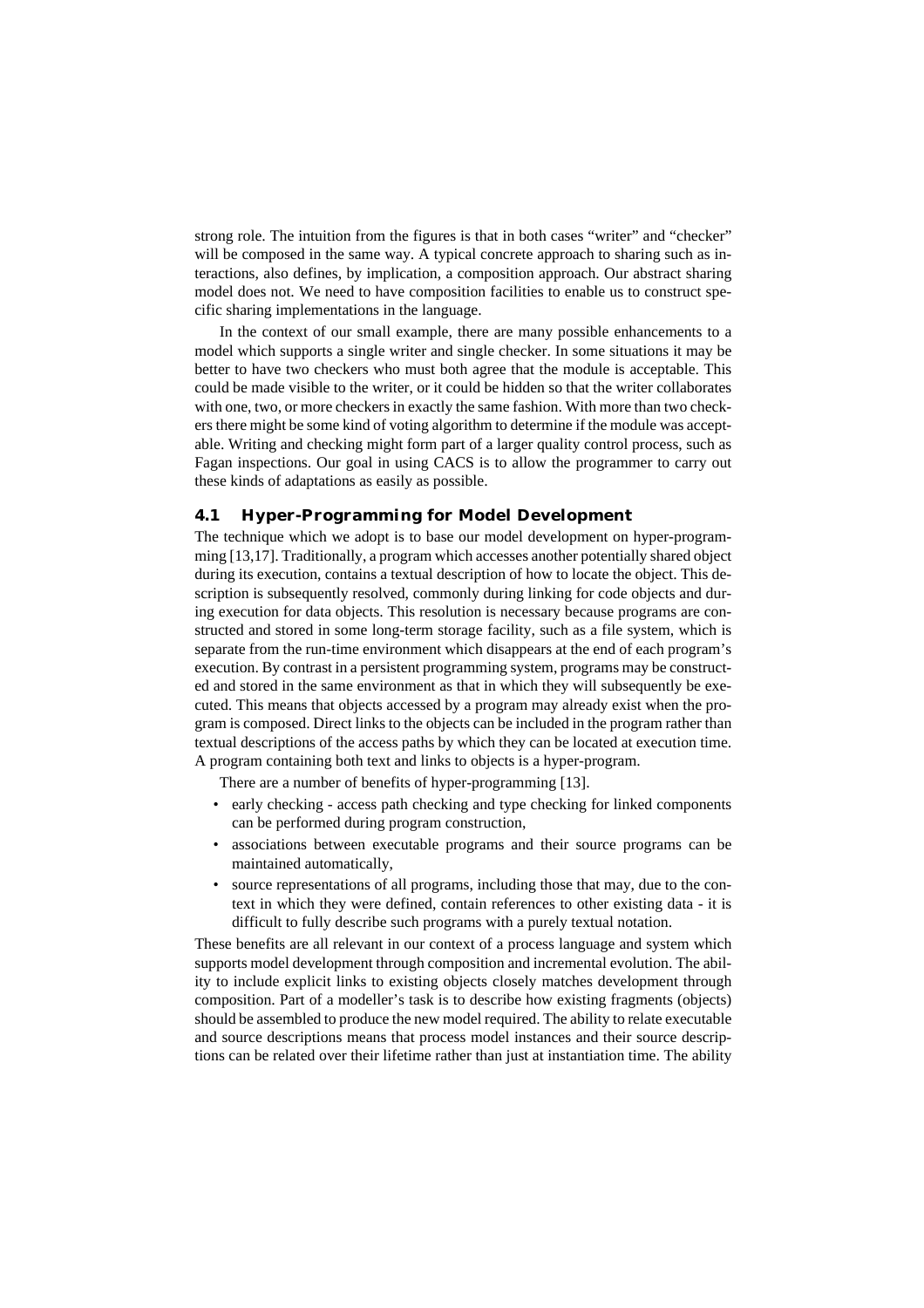to have hyper-program representations for both source and run-time makes incremental definition of long-lived models significantly simpler.

## **4.2 Returning to our Small Example**

Hyper-programming is very helpful in enabling a development by composition approach. We can develop the components separately and then use hyper-links to make the appropriate connections. We can also unlink and re-link as required. If we consider the *writer-checker* example there are several possibilities for components being developed at different times. CACS specifications for common coherency protocols are available in a library when the *writer-checker* model is being developed. Hyper-programming enables the use of these in *writer-checker* to be checked at compile time. Simple mistakes can be eliminated when the model is being developed rather than only becoming evident at run-time. Another process might want to use the checked module once *writer-checker* is complete. A compositional development approach, supported by hyper-program links to existing fragments (objects), is well suited to developing models and libraries over a period of time.

In most first generation process languages the traditional development sequence is: write a process definition; specialise the definition into an enactable process; and spark the enactable process to yield an enacting process [\[6\]](#page-14-0). This means that a single process definition can be specialised and sparked many times to give separate enacting processes. The distinction between the definition (source) and enacting (run-time) representations makes it more difficult to compose new definitions with fragments of existing enacting processes. In progressing from the definitions of the separate components in *writer-checker* to an enacting model, which is supporting two users writing and checking a particular module, we make use of the ability of hyper-programs to provide both source and run-time representations. When writer and checker are developed they are defined as *scripts*. A script corresponds to a CACS action. It records business rules in terms of the sequencing of operations which manipulate local script data and mediated shared data. (For example Checker in [Figure 3.](#page-6-0)) A script is a piece of code and suspended thread. When defined it is suspended at the start of its execution. The hyper-program which is compiled to produce a script is also the hyper-program which represents the script in its initial suspended state. The system has a built in function *activate* which is used to spark a collection of scripts, returning an *activity*. (An activity thus corresponds to a set of CACS actions, along with associated shared data and rules.)

[Figure 6](#page-11-0) illustrates activate sparking the scripts in the *writer-checker* example. The activate takes two parameters: a set of scripts and a set of rules. Thus the *activate* would be passed the Checker script code fro[m Figure 3](#page-6-0) and the writerule from [Figure 2.](#page-5-0) The scripts mention the CACS events, while the rules provide the implementation of the events in a particular concurrency protocol. For example, in a case where the scripts used a transaction protocol there might be one set of rules which implemented optimistic locking and another set which implemented pessimistic locking. If we want to have multiple instances of *writer-checker* then we can write a constructor function which returns an activity, and call it as often as required.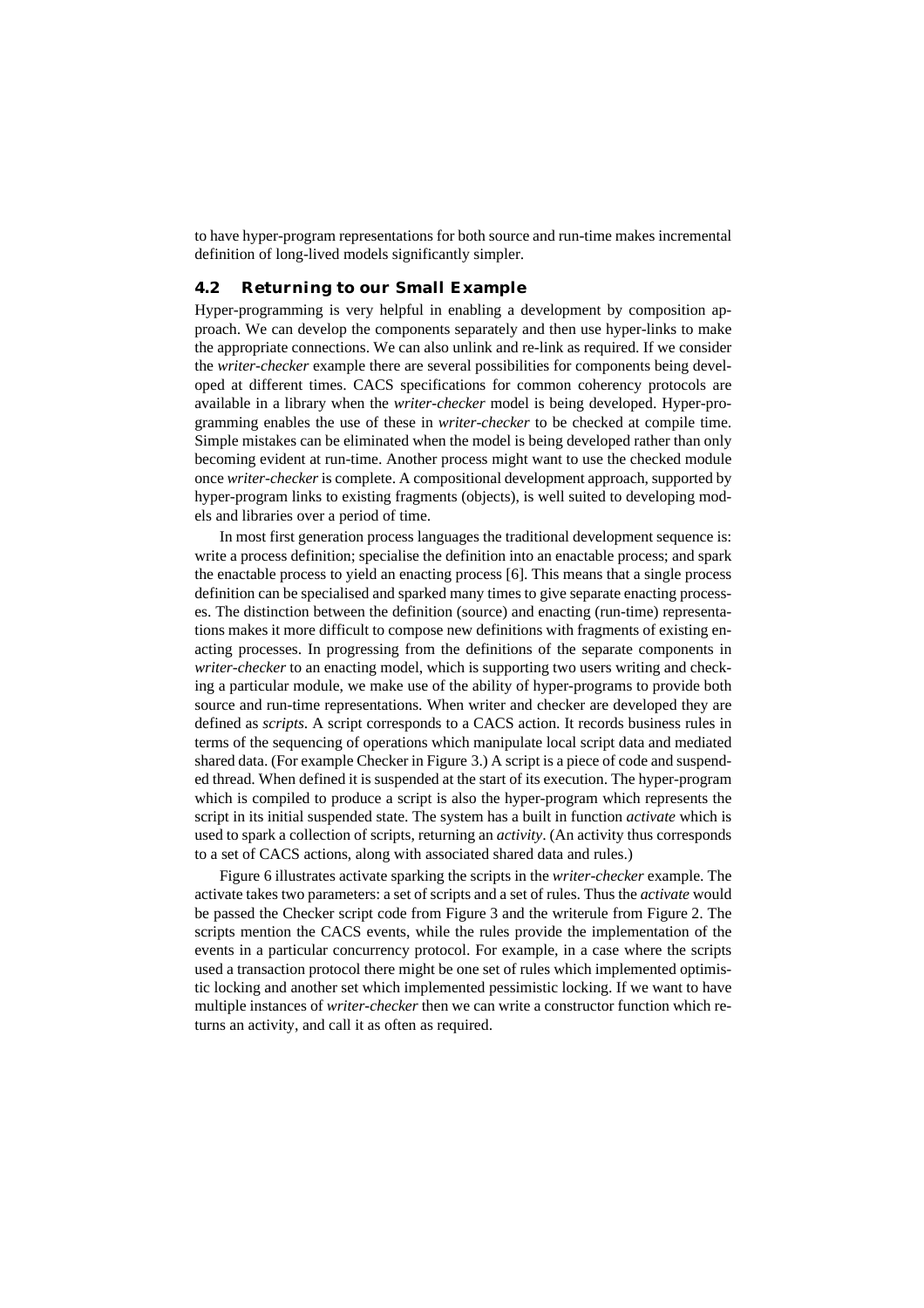<span id="page-11-0"></span>

**Figure 6** Using activate to convert scripts into an enacting process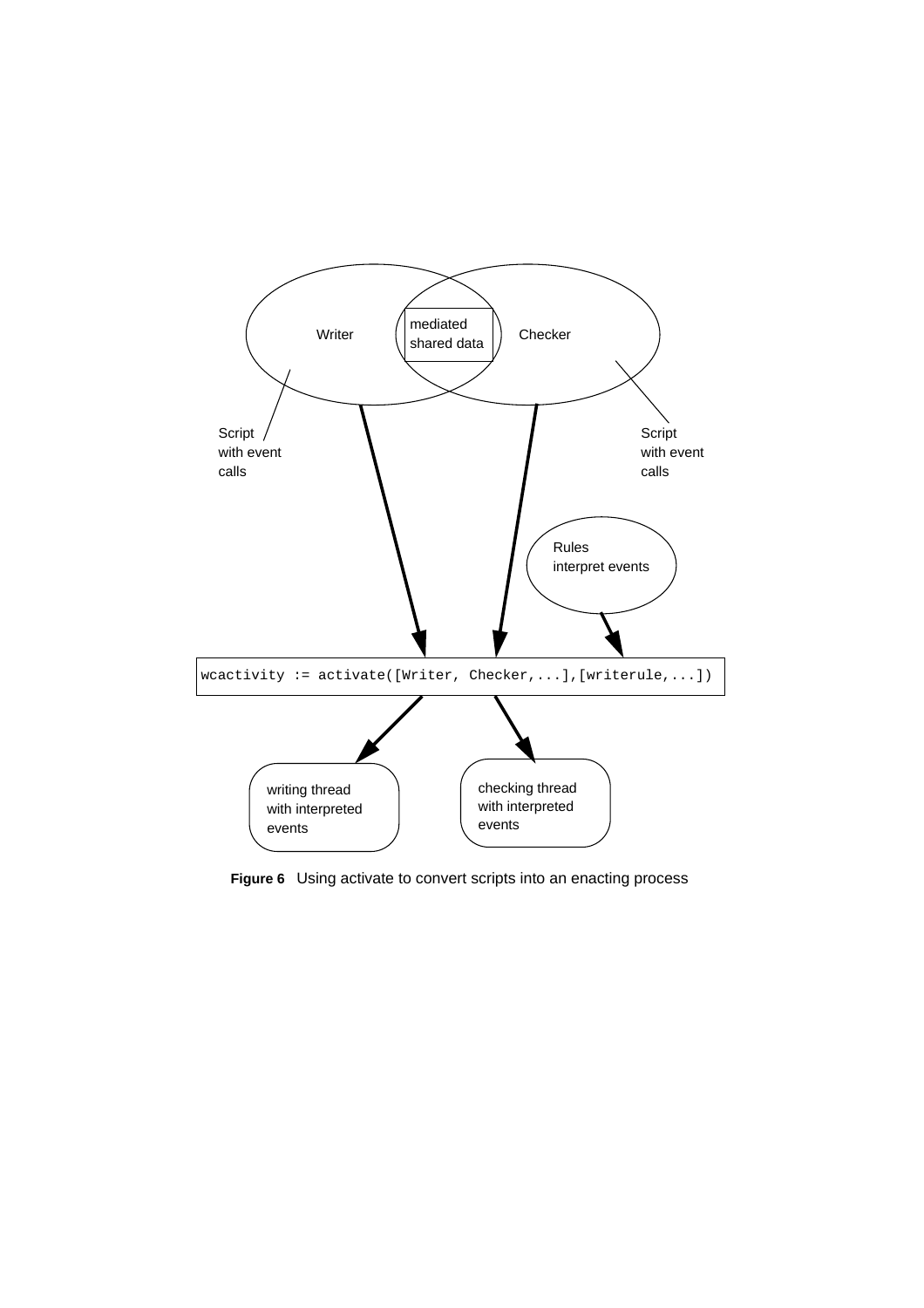```
! suspend activity and extract a script
suspendedwc := decompose ( wcactivity ) ;
suspendedChecker :=
        suspendedwc.scriptvector[checkerIndex];
! revise script and replace in suspended activity
revisedChecker := changefunction( suspendedChecker );
suspendedwc.scriptvector[checkerIndex] := revisedChecker;
! restart the suspended activity
wcactivity := activate( suspendedwc ) ;
```
## **Figure 7** An example of stopping, modifying and restarting an activity using decompose

There is also a *decompose* function which takes an activity and returns the scripts in a suspended state. An activate following a decompose restarts the scripts from their suspension point as if the decompose had never occurred. It is also possible to use decompose and activate to dynamically compose or change enacting models. It may be that after decomposition some new scripts are added to the collection before it is activated, or individual scripts might be replaced, as shown in Figure 7.

# **5 Related Work**

There are different schools of thought about the appropriate current research goals in the area of process languages. There are those who see new languages as an irrelevance which create artificial barriers between the research community and industrial practitioners. They place emphasis on exploiting and inter-operating with existing tools such as configuration management systems, workflow systems, object request brokers etc. [\[4\]](#page-14-0). This work is important but this does not mean that there is no need for further research on process languages. It has been noted that despite the considerable research in process languages, almost no novel approaches to software development have emerged. This suggests that the first-generation languages have been overly constrained by the emphasis on describing, promoting and supporting existing software processes. It also supports our thesis that many of these languages made an early commitment to particular mechanisms, which both make them difficult for inexpert modellers to use, and make it clumsy, or impossible, to represent some forms of collaboration.

The "second generation" school advocate that the lessons learned from first generation languages now need to be consolidated and exploited through the development of new process languages. Here the chief difference seems to be between those who believe the most promising approach is a set of sub-languages which can be factored together as and when required [\[23\]](#page-15-0), and those like ourselves who are concentrating on a better core language [\[15\].](#page-14-0) One common theme is the issue of managing concurrency.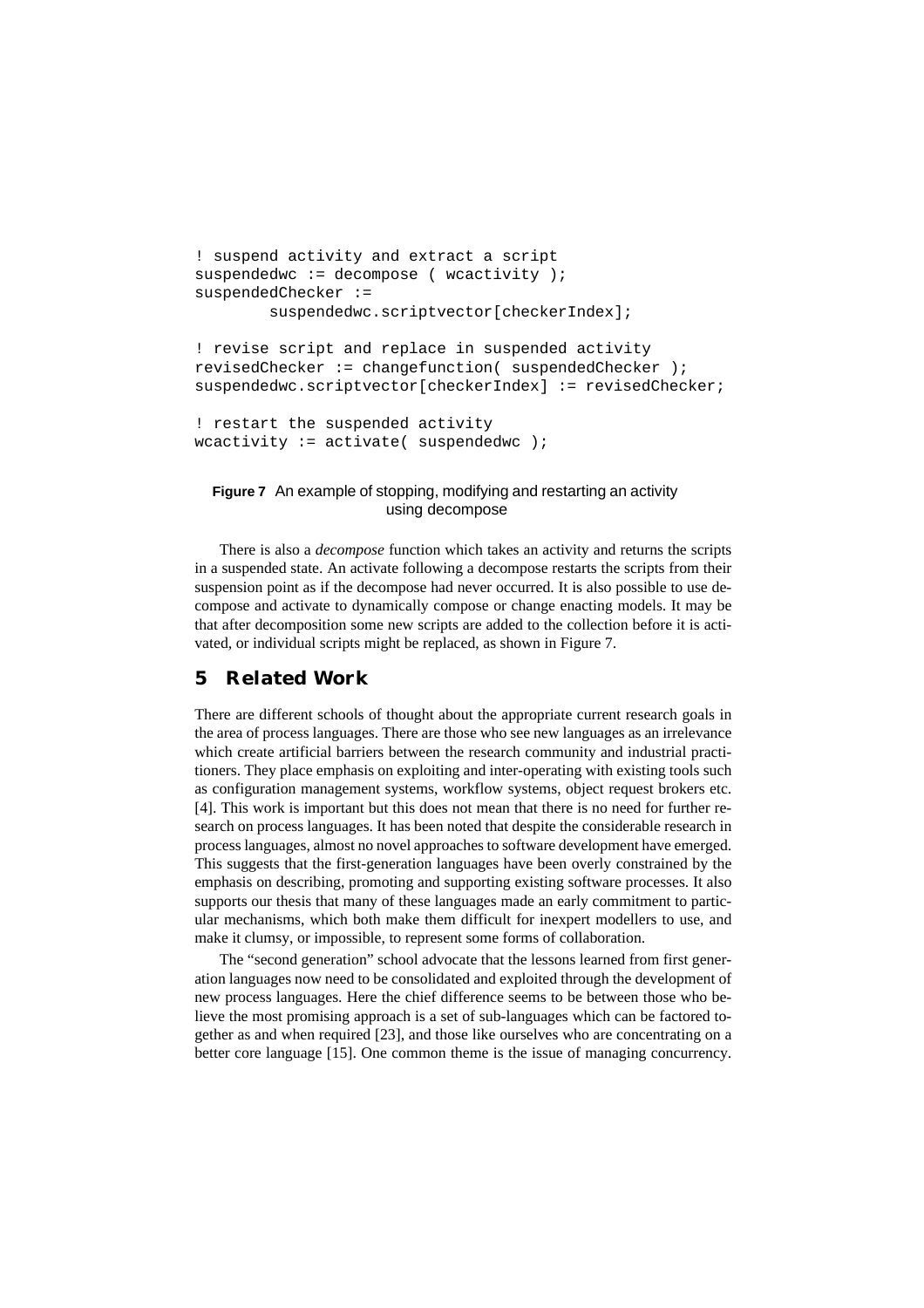Little-JIL [[21\] i](#page-15-0)s a sub-language of the second generation process language JIL [\[23\]](#page-15-0) which concentrates on the coordination of activities and agents. It has a visual syntax and is aimed at making it easier for practitioners to experiment with process programs. This emphasis on coordination is closely related to our view of processes as sets of mediated collaborations. In both it is recognised that an important part of managing concurrency is expressing how shared resources are handled. Another common theme is the importance of well-defined semantics to enable reasoning about processes written in second generation languages. This is one area in which our process modelling method [\[27\]](#page-15-0) needs further improvement.

## **6 Conclusions**

Interest in understanding processes and how we can apply computer systems to support them continues to drive the development and use of process languages. In general modelling software engineering processes has turned out to be particularly challenging and has therefore often acted as the driver in process language design. However, process languages should not be evaluated just on how accurately they can reflect established best practice in software engineering, producing traditional applications in traditional ways. There is a need to support rich collaborative protocols between a process system and users, and between a process system and other software tools. Viewing a process as a set of mediated collaborations is clearly a very general approach, within which particular collaboration styles can be defined. A common approach to collaboration whether within the process system or across its boundaries supports a clean and general approach to modelling process automation.

As processes may be developed incrementally over a period of time, the models to support them must be incrementally developed too. The process language and system must provide facilities which combine new process model fragments and existing enacting models. A collaborative viewpoint matches well with an approach based on generic composition facilities. These can be used to recombine existing process model fragments, and further to retain the composition structure to assist future understanding and change.

In developing a second generation process language we have been motivated by the problems in using existing languages, and a recognition of the key role of process languages in modern flexible architectures. We need a better understanding of process languages in order to meet the next challenge of developing appropriate architectures for the support and integration of process systems. By exploiting CACS and hyper-programming we are able to solve the issues of collaboration and composition in the style shown. This gives us an abstract machine which addresses collaboration and composition at a basic level and can be used as the target for other higher-level process representations.<sup>1</sup>

<sup>1.</sup> This work is supported by UK EPSRC grants GR/L34433 and GR/L32699, Compliant System Architecture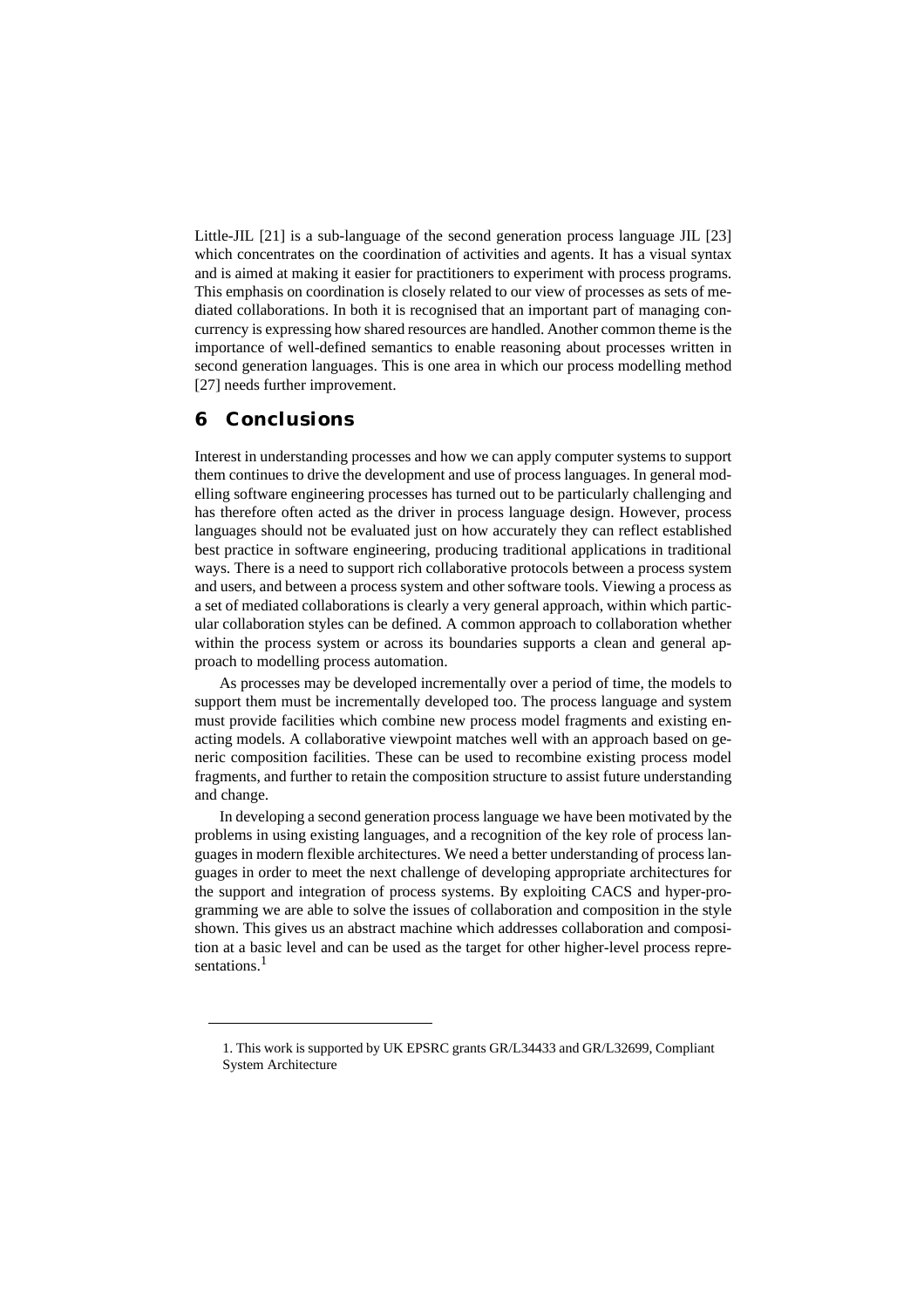## <span id="page-14-0"></span>**Bibliography**

- [1] Ambriola, V., Conradi, C. and Fuggetta, A. "Assessing Process-Centered Software Engineering Environments". *ACM Transactions on Software Engineering and Methodology*, 6(3), pp 283–328, July 1997.
- [2] Bruynooghe, R.F., Parker, J.M. and Rowles, J.S. "PSS: A System for Process Enactment", in Proceedings of the First International Conference on the Software Process, pp 142–158, Redondo Beach, California, USA, 1991.
- [3] Checkland, P. and Holwell, S. "*Information, Systems and Information Systems: making sense of the field*". John Wiley and Sons Ltd. 1998.
- [4] Conradi R. and Liu, C. "Process Modelling Languages: One or Many", in Schafer, W. (Ed) *Software Process Technology: Fourth European Workshop EWSPT'95*, pp 98–118, Noordwijkerhout, The Netherlands, Springer-Verlag LNCS 913, 1995.
- [5] Derniame, J.-C., Kaba, B.A. and Wastell, D. (Eds) "*Software Process: Principles, Methodology, and Technology*". Springer-Verlag LNCS 1500, 1999.
- [6] Feiler, P.H. and Humphrey, W.S. "Software Process Development and Enactment: Concepts and Definitions", in *Proceedings of the Second International Conference on the Software Process*. pp 28–40, Berlin, Germany. IEEE Computer Society Press, 1993.
- [7] Finkelstein, A., Kramer, J. and Nuseibeh, B, (Eds) "*Software Process Modelling and Technology*". Research Studies Press Ltd. 1994.
- [8] Greenwood, R.M., Robertson, I., Snowdon, R.A., Warboys, B.C. "Active Models in Business", in *Proceedings of 5th Annual Conference on Business Information Technology (BIT'95)*, Department of Business Information Technology, Manchester Metropolitan University. 1995.
- [9] Greenwood, R.M. and Warboys, B.C. "ProcessWeb Process Support for the World Wide Web", in Montangero, C. (Ed) *Software Process Technology: Fifth European Workshop EWSPT'96*, pp 82–185, Nancy, France, Springer-Verlag LNCS 1149, 1996.
- [10] Henderson, P and Pratten, G.D. "POSD A notation for presenting complex systems of processes", *Proceedings of the First IEEE International Conference on Engineering Complex Computer Systems*, 1995.
- [11] ICL. "ProcessWise Integrator PML Reference", ICL/PW/635/01, issued with Release 4.1, 1996.
- [12] Kawalek, P., "*A Method for Designing the Software Support of Coordination"*, Ph.D. Thesis, University of Manchester, UK, 1996.
- [13] Kirby, G.N.C., Connor, R.C.H., Cutts, Q.I., Dearle, A., Farkas, A.M. and Morrison, R. "Persistent Hyper-Programs". In *Persistent Object Systems*, Albano, A. & Morrison, R. (ed), Springer-Verlag, Proc. 5th International Workshop on Persistent Object Systems, San Miniato, Italy. In Series: Workshops in Computing, van Rijsbergen, C.J. (series ed) pp 86–106, 1992.
- [14] Lawrence, P. (Ed) "*Workflow Handbook 1997*", John Wiley and Sons (in association with Workflow Management Coalition WfMC), 1997.
- [15] Montangero, C. "In favour of a Coherent Process Coding Language", in Schafer, W. (Ed) *Software Process Technology: Fourth European Workshop EWSPT'95*, pp 94–97, Noordwijkerhout, The Netherlands, Springer-Verlag LNCS 913, 1995.